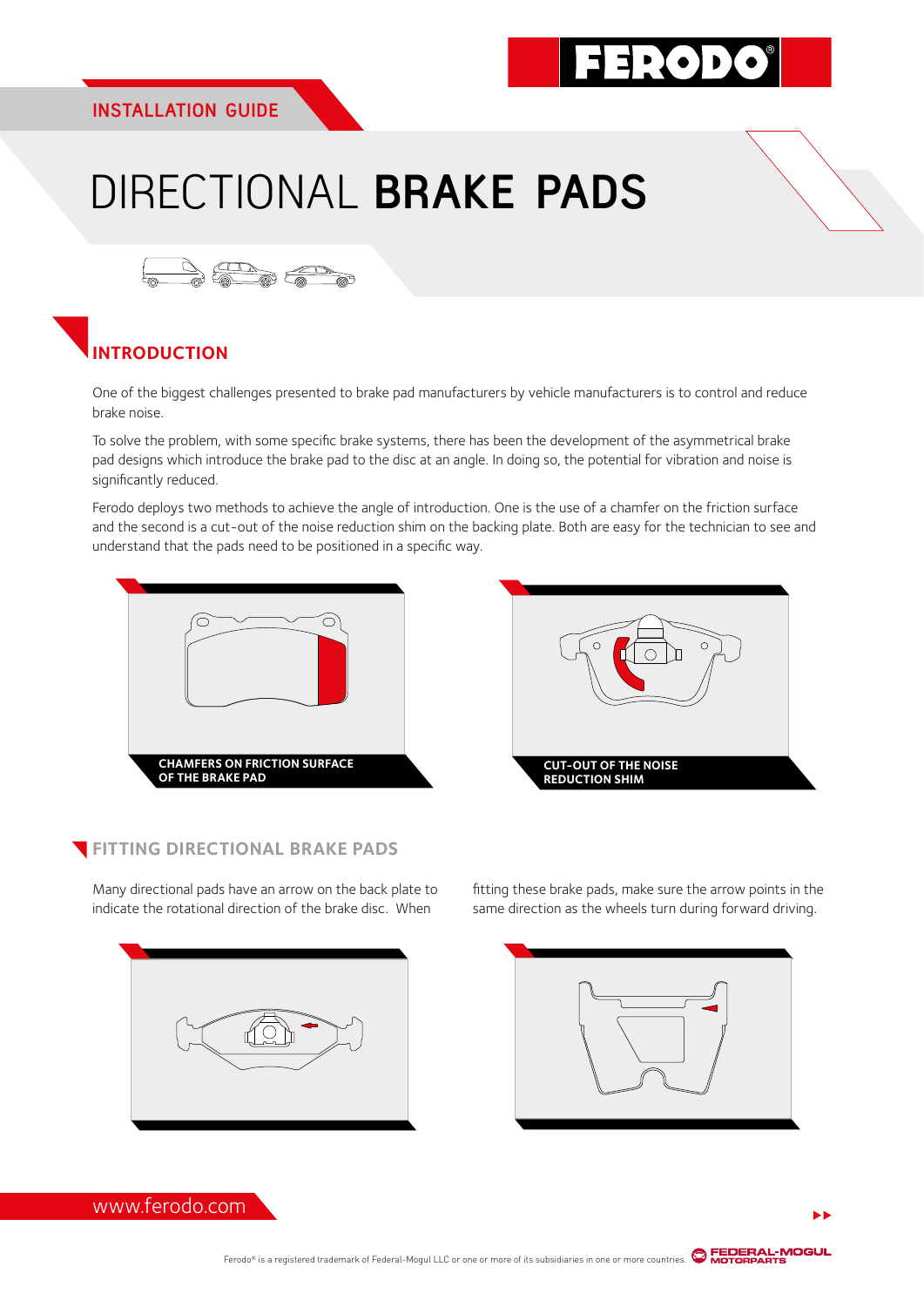

R

 $L$   $|\psi|$   $L$   $R$   $|\psi|$   $R$ 

L L R R

## DIRECTIONAL **BRAKE PADS**



Some directional pads do not use an arrow but instead include a letter. The letter indicates to which side of the vehicle the brake pad should be fitted.

When the letter R is used, the brake pad should be fitted to the right-hand side of the vehicle. When an L is used, fit it to the left-hand side.

#### **FITTING BRAKE PADS WITH A CHAMFER ON THE FRICTION SURFACE**

If no arrow or letter is used but the Ferodo pads are equipped with a chamfer, the chamfer needs to be presented at the leading edge where the pad first contacts the brake disc when fitting the brake pads.

Where the pads are equipped with a chamfer on both edges, the edge with the bigger chamfer area should to be presented to the leading edge where the pad first contacts the brake disc.

#### **FITTING BRAKE PADS WITH A CRESCENT CUT-OUT TO THE NOISE REDUCTION SHIM**

If no arrow or letter is used but the Ferodo pads are equipped with a crescent or half-moon cut-out from the noise reduction shim, the crescent or half-moon needs to be presented at the leading edge where the pad first contacts the brake disc.